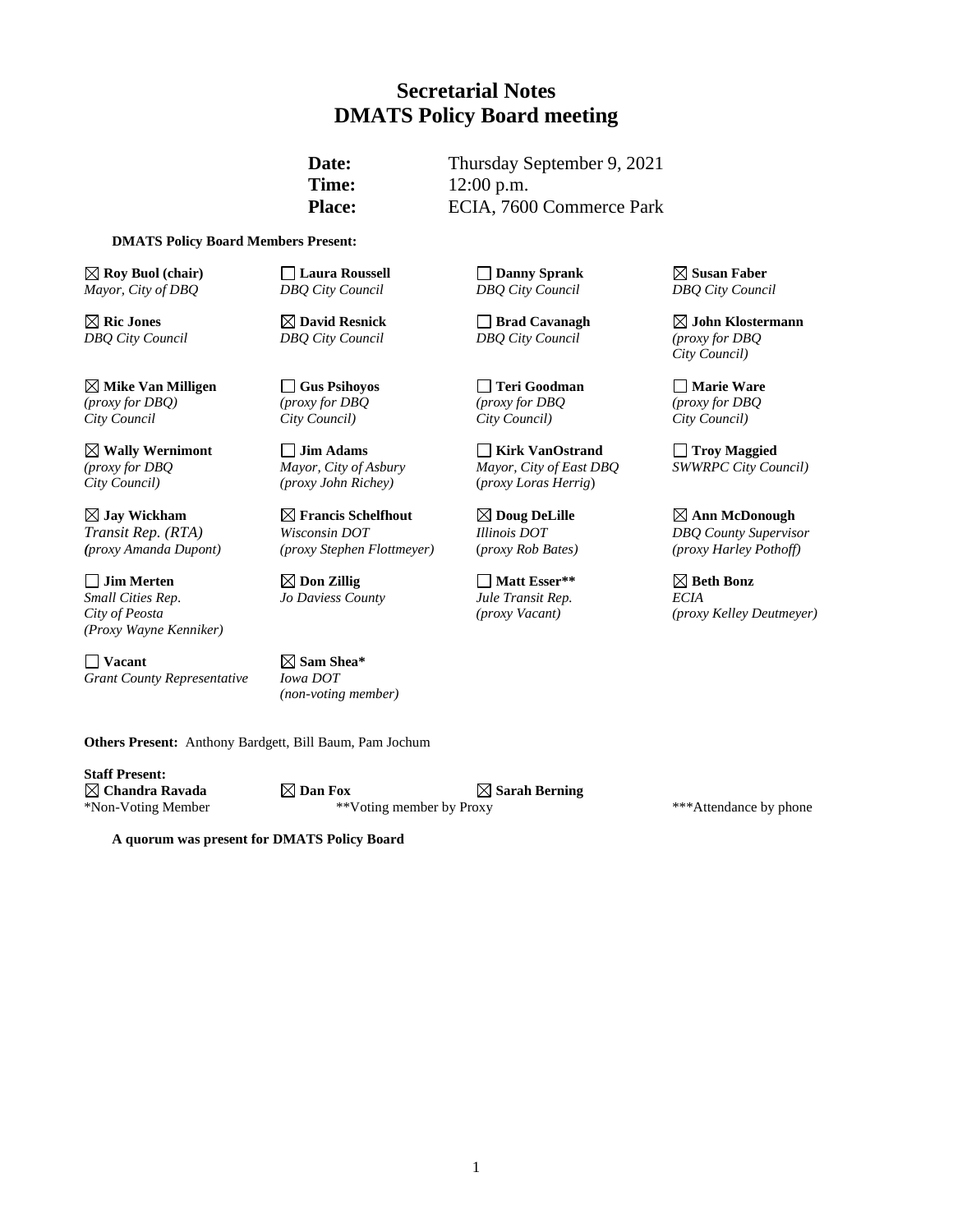# **Call to Order**

The DMATS Policy Board meeting was called to order by DMATS Policy Chair, Roy Buol. Introductions were made at this time.

# **Review/Approve the Agenda for the Thursday, September 9, 2021 DMATS Policy Board meeting**

Motion by Resnick, second by Jones to approve the agenda for the Thursday, September 9, 2021, DMATS Policy Board meeting. The motion passed unanimously.

## **Review/Approve the minutes and receive and file the secretarial notes from the Thursday August 12, 2021 meeting**

Motion by Faber, second by Resnick to approve the minutes and receive and file the secretarial notes from the Thursday August 12, 2021 DMATS Policy Board meeting. The motion passed unanimously.

## **Review/Approve DMATS LRTP 2050 Draft Public Participation Chapter 5**

Motion by Jones, second by Resnick to open the public hearing. The motion passed unanimously. The public hearing was opened at 12:04 p.m.

Fox referred to the draft DMATS 2050 Long Range Transportation Plan (LRTP) Public Participation chapter handout explaining how the chapter describes the public input process staff followed during the development of the plan and the chapter also includes public input staff has collected during the public input process. Fox explained to the board that due to COVID-19 the public input process looked a little different this year. Staff attended some in-person and zoom meetings. Staff held two public input meetings via zoom.

Motion by Jones, second by Resnick to approve the DMATS LRTP 2050 Draft Public Participation Chapter 5. The motion passed unanimously.

#### **Review/Approve DMATS LRTP 2050 Draft Freight Chapter 7**

Fox started by letting the board know that the LRTP chapters have been reorganized so that the content flows and reads better.

Fox stated the goals of the freight chapter are to provide an assessment of existing and future freight transportation in the region, establish vision, goals, and performance measures for the region's freight system, and recommend future freight activities for the region. Fox stated the information in this chapter has been pulled from the eight-county freight plan and the ECIA port expansion study.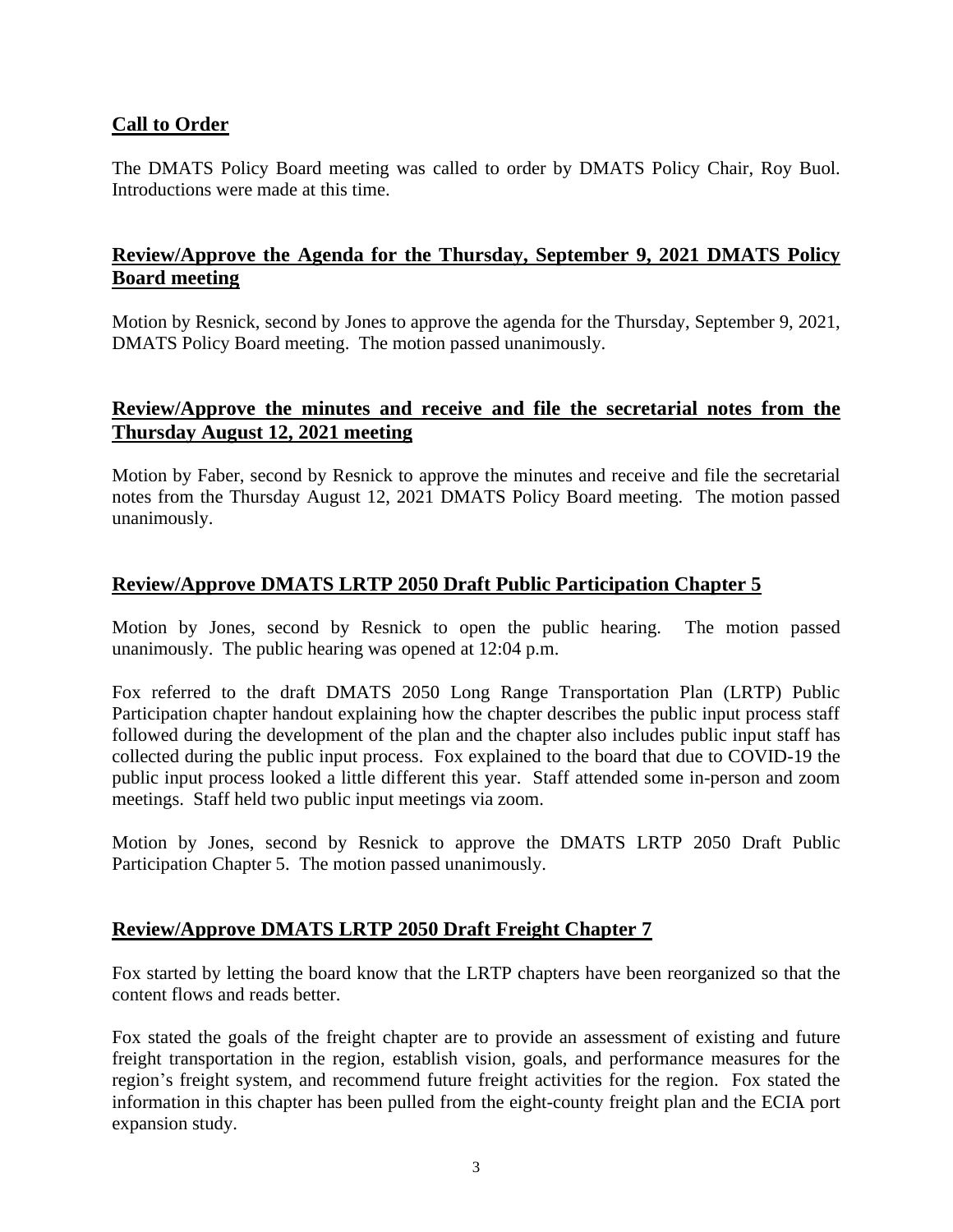Motion by Faber, second by Resnick to approve the DMATS LRTP 2050 Draft Freight Chapter 7. The motion passed unanimously.

## **Review/Approve DMATS LRTP 2050 Draft Project & Projects & Prioritization Chapter 9**

Ravada stated Chapter 9 addresses future projects on a corridor level. Corridor level allows DMATS to examine the collective impact of all projects on the transportation network. There are 40 project corridors within the region. The projects were evaluated using the DMATS Travel Demand Model and the LRTP project ranking process.

Ravada explained the process of project prioritization divides the projects into real projects and illustrative projects. All projects are ranked by using the following criteria, safety, economic impact, system preservation, local and regional impact, accessibility and mobility, complete streets, air quality and freight. Ravada stated only 22 projects will be funded, due to the funds received. Ravada stated that the board has 30 days to review the draft Chapter 9 and provide comments.

Motion by Jones, second by Resnick to approve the DMATS LRTP 2050 Draft Project & Projects & Priortization Chapter 9. The motion passed unanimously.

#### **Review/Approve DMATS LRTP 2050 Draft Environmental Chapter 10**

Ravada stated that the purpose of Chapter 10 is to analyze the projects from Chapter 9-Projects, for any environmental impacts. A preliminary environmental impact screening can identify potentially serious impacts that could delay projects. Early "fatal flaw" analysis helps reduce the risks that are inherent in transportation planning process. Ravada stated staff looked at minor, moderate and major impacts of each category; floodplain, environmental sensitive areas, social facilities, household income, and minority population. Ravada stated that the board has 30 days to review the draft of chapter 10 and provide comments.

Motion by Faber, second by Jones to approve the DMATS LRTP 2050 Draft Environmental Chapter 10. The motion passed unanimously.

## **Review/Approve Final draft of DMATS 2050 Long Range Transportation Plan (LRTP)**

Ravada stated this final draft of DMATS 2045 LRTP is an accumulation of all the LRTP chapters and will need approval to open for public input for 30 days.

Motion by Resnick, second by Jones to approve the Final draft of DMATS 2050 Long Range Transportation Plan (LRTP). The motion passed unanimously.